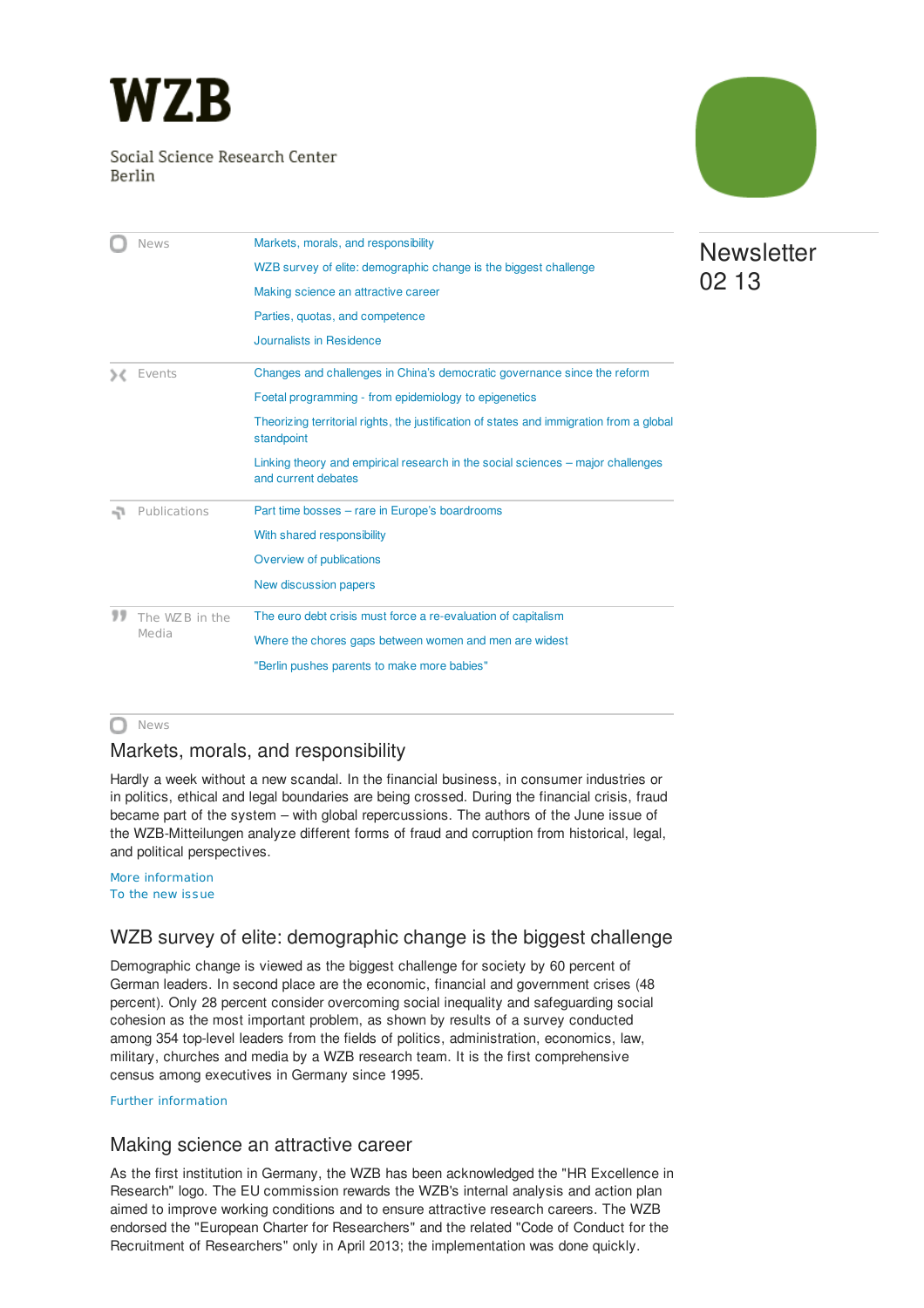# <span id="page-1-0"></span>Parties, quotas, and competence

What happens when political parties use gender quotas for drawing up their lists of candidates? This question addressed Torsten Persson (University of Stockholm) at the Second WZB [Distinguished](http://www.wzb.eu/en/events/veranstaltungsreihen/distinguished-lectures-in-the-social-sciences) Lecture in Social Sciences on May, 23. Persson showed that gender quotas not only create a better balance between men and women, but may also reduce the number of incompetent candidates. His talk is now available on video.

More [information](http://www.wzb.eu/en/news/parties-quotas-and-competence) To the [video](http://vimeo.com/67046978)

# <span id="page-1-1"></span>Journalists in Residence

As in previous years, we offer short-term residencies to experienced journalists. The Journalist in Residence Fellowship is for salaried editors and freelance journalists who wish to interact with researchers at our institute on subjects of their choice. Fellowships may last from six weeks to three months. We provide each fellow a workplace and a monthly research stipend of 3.500 Euro.

Further [information](http://www.wzb.eu/en/press-release/people-in-poorer-countries-show-higher-tolerance-for-risk)

**Top of [page](#page-0-3)** 

### **Events**

<span id="page-1-2"></span>July 8, 2013, 1 pm

# Changes and challenges in China's democratic governance since the reform

Colloquium with Professor Yu Keping. The Director of the Center for Chinese Government Innovations at Beijing University, China, will talk about the radically changed Chinese society after the reform in 1978.

Further [information](http://www.wzb.eu/en/veranstaltungen/yu-keping-changes-and-challenges-in-china-s-democratic-governance-since-the-reform)

## <span id="page-1-3"></span>July 8, 2013, 2 pm Foetal programming - from epidemiology to epigenetics

Lecture with Professor Berthold Hocher. He is a professor at Potsdam University. His research focuses on fetal programming of cardiovascular diseases, exploration of novel targets for the treatment of diabetic complications.

Further [information](http://www.wzb.eu/en/node/23684)

<span id="page-1-4"></span>July 15, 2013, 1 pm Theorizing territorial rights, the justification of states and immigration from a global standpoint

Colloquium with Professor Mathias Risse. The Professor of Philosophy and Public Policy at Harvard Kennedy School will talk about the origin and limits of the territorial rights of states.

Further [Information](http://www.wzb.eu/de/veranstaltungen/mathias-risse-taking-up-space-on-earth-theorizing-territorial-rights-the-justification-of-stat)

<span id="page-1-5"></span>July 18-19, 2013 Linking theory and empirical research in the social sciences – major challenges and current debates

Conference during the Berlin Summer School in Social Sciences, July 18, venue: WZB, A300, and July 19, venue: BGSS (Luisenstr 56), Festsaal.

Further [information](http://berlinsummerschool.de/welcome-to-the-berlin-summer-school-in-social-sciences/)

**T** Top of [page](#page-0-3)